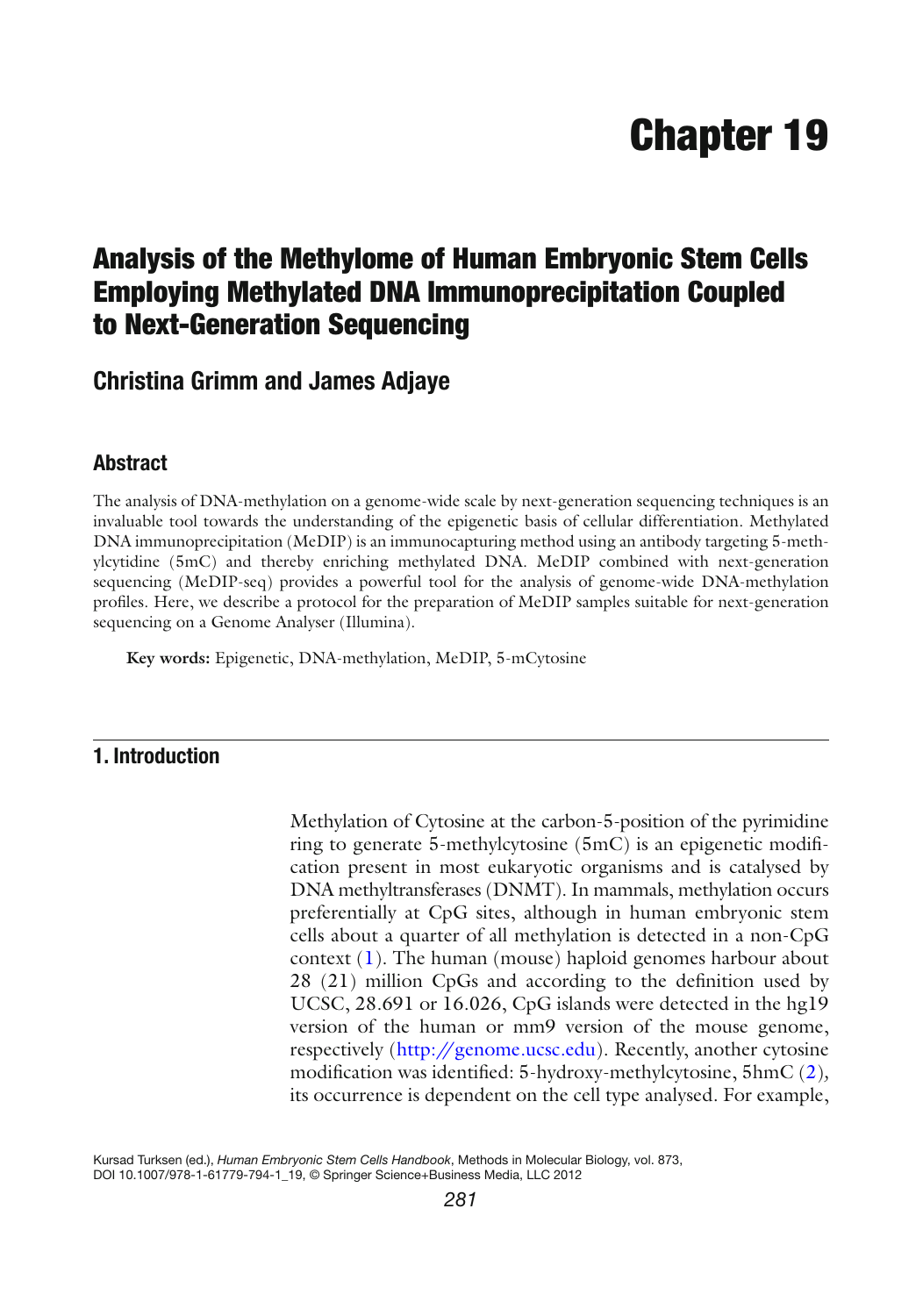it occurs within 0.01 (HeLa or HEK293FT) to 0.4% (adult mouse cerebellum) of all nucleotides  $(3)$ .

Since DNA-methylation is not maintained during PCR amplification, amplification steps prior to bisulfite (BS)-conversion, restriction digest, or enrichment are not possible. The available techniques for the analysis of methylated cytosines can be grouped into three main classes, viz:

- 1. BS-based techniques where the DNA is treated with BS leading to a conversion of unmethylated cytosine to uracil while leaving methylated cytosines intact. During a subsequent PCR amplification step uracil is then replaced by thymine. Sequencing of BS converted DNA (MethylC-seq)  $(1)$  requires the resequencing of the whole genome and it is very costly when applied to mammalian genomes. Reduced representation bisulfite sequencing (RRBS) reduces the complexity of the genome by an initial restriction digest of the genomic DNA followed by a size-selection, thereby minimising costs, but also the number of CpG sites analysed  $(4)$ . The same holds true for an arraybased enrichment of genomic regions prior to BS-treatment and sequencing.
- 2. Restriction enzyme-based approaches using methylation sensitive restriction enzymes (MRE-seq) which selects for nonmethylated DNA  $(5)$ , methylation-specific restriction enzymes (e.g., *McrBC*) or methylation sensitive and insensitive isochizomeres (e.g., *HpaII* and *MspI*).
- 3. Enrichment-based methods using a methylated DNA binding domain (MBD-seq)  $(5-7)$  or an antibody against 5-methylcytidine (MeDIP-seq) for the enrichment of methylated sequences  $(5, 7-11)$  $(5, 7-11)$  $(5, 7-11)$ . Of these three techniques, only the BS-based techniques provide a base-wise resolution though at a high cost. The restriction enzyme-based techniques are restricted to the recognition sites of the enzymes used, e.g., for *MspI* about 1.5 million CpG sites of the 21 million CpGs in the mouse genome are localised in an *MspI* site. The enrichment-based methods MeDIP-seq and MBD-seq do identify methylated fragments but cannot assess the methylation status of individual CpGs within the fragment as it is achieved by BS-based techniques. However, these techniques provide a good compromise between resolution and cost for the genome-wide analysis of DNAmethylation profiles. In addition, the BS-based methods do not discriminate between 5mC and 5hmC, whereas the two enrichment-based methods are specific to 5mC and do not detect 5hmC (12). A commercial antibody targeting 5hmC became recently available. Recent comparisons of BS and enrichmentbased methods coupled with next-generation sequencing concluded that all techniques produce accurate methylation data, although differing in their ability to detect differentially methylated regions  $(5, 7)$ .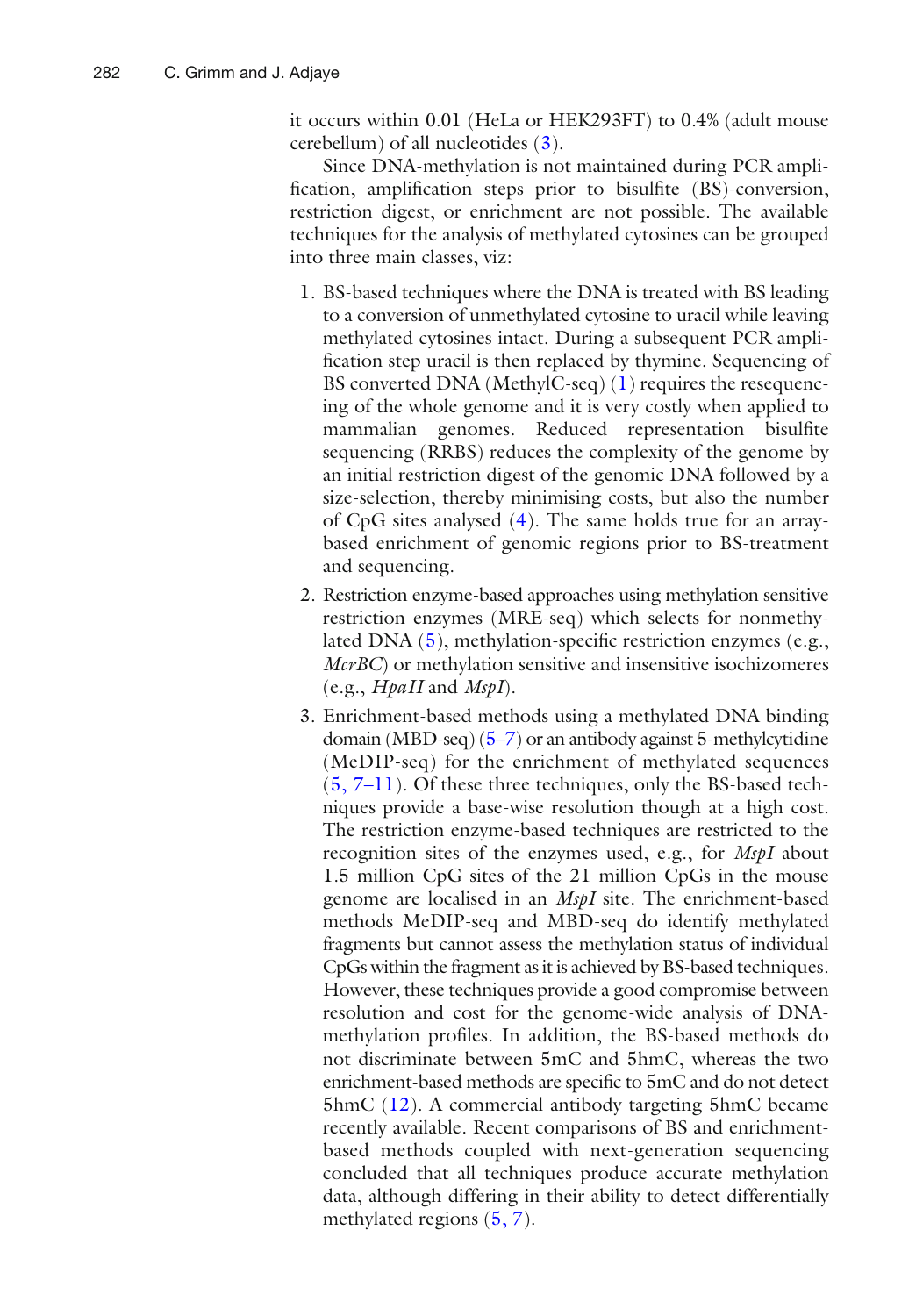Here, we describe MeDIP-seq: methylated DNA immunoprecipitation (MeDIP) is an immunocapturing approach whereby genomic DNA is fragmented, denatured and immunoprecipitated by a monoclonal antibody targeting 5' methylcytidine and was first applied by Weber et al.  $(13)$ . When combined with next-generation sequencing (Fig. 1), we prepare the library between the DNAfragmentation and the immunoprecipitation step since T4 DNA ligase prefers double-stranded DNA as a template, the risk of introducing contaminations which will be amplified during the PCR amplification step is minimised and if desired, it is possible to introduce methylated and unmethylated spike-in DNAs as controls for MeDIP-efficiency. A set of lambda-DNA controls is described in ref. [14](#page-14-0). Although most published protocols  $(5, 7, 8, 1)$ [10,](#page-13-0) [11, 14](#page-14-0)) prepare the library before MeDIP, one protocol prepares a second strand synthesis and the library preparation after the immunoprecipitation  $(9)$ . We successfully applied the MeDIPseq protocol presented here to unveil methylation changes accompanying the differentiation of human embryonic stem cells into endoderm derivatives  $(11)$ .

> **Shearing of DNA** Quality controls: Check fragment size by gel electrophoresis Quantification by Nanodrop

**Library preparation** End repair 'A' tailing Adapter ligation Quality controls:

Quantification by Qubit Test adapter ligation by gel electrophoresis

#### **MeDIP**

Quality controls: Quantification by Qubit Check enrichment of methylated DNA by qPCR

**Library amplification and size selection** Quality controls: Quantification by Qubit Check enrichment of methylated DNA by qPCR

 Fig. 1. MeDIP-seq experiment. The different experimental steps and quality controls are shown. Library preparation is performed before MeDIP since the DNA is denatured during the experiment and T4 ligase preferentially ligates double-stranded DNA. The size evaluation steps can also be analysed using a Bioanalyser (Agilent) instead of gel electrophoresis.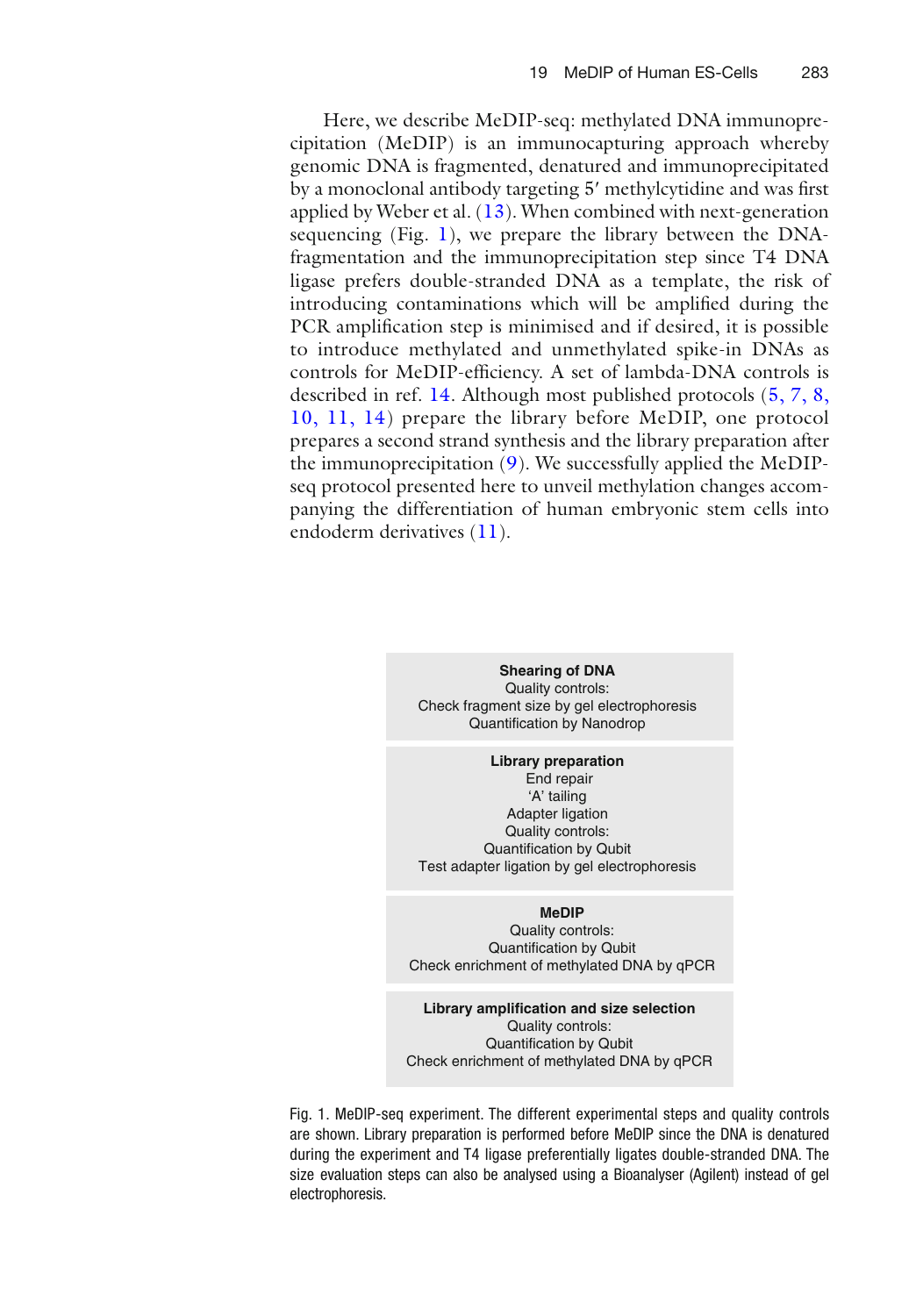## **2. Materials**

| 2.1. General                                      | 1. 1.5 and 2 ml low-binding DNA tubes (Eppendorf) for library<br>preparation and MeDIP (see Note 1).                                                                                                                             |
|---------------------------------------------------|----------------------------------------------------------------------------------------------------------------------------------------------------------------------------------------------------------------------------------|
|                                                   | 2. QIAquick Gel Extraktion Kit (Qiagen).                                                                                                                                                                                         |
|                                                   | 3. Collection tubes (Qiagen) or 2 ml tubes with the lids cut.                                                                                                                                                                    |
| 2.2. Shearing<br>of Genomic DNA                   | 1. Hielscher UTR2000 sonicator with continuous waterbath<br>cooling. Other devices may also be used, e.g., BioRuptor<br>(Diagenode), Covaris, Branson.                                                                           |
|                                                   | 2. Orange dye (Sigma-Aldrich) used as tracking dye in the loading<br>buffer (see Note 2).                                                                                                                                        |
| 2.3. Library                                      | 1. T4 polynucleotide kinase, 10 U/µl (NEB).                                                                                                                                                                                      |
| <b>Preparation</b>                                | 2. T4 DNA polymerase, 3 U/µl (NEB).                                                                                                                                                                                              |
| 2.3.1. End Repair                                 | 3. Polymerase I, large (Klenow) Fragment, 5 U/µl (NEB).                                                                                                                                                                          |
|                                                   | 4. T4 DNA ligase reaction buffer 10x (NEB).                                                                                                                                                                                      |
|                                                   | 5. 25 mM dNTP Mix (GE Healthcare).                                                                                                                                                                                               |
| 2.3.2. A-tailing                                  | 1. Klenow Fragment ( $3' \rightarrow 5'$ exo-), $5 \text{ U}/\mu$ (NEB) with buffer NEB2.                                                                                                                                        |
|                                                   | 2. 1 mM dATP (GE Healthcare).                                                                                                                                                                                                    |
|                                                   | 3. MinElute PCR Purification Kit (Qiagen).                                                                                                                                                                                       |
| 2.3.3. Adapter Ligation                           | 1. Adapters included in the Genomic Adapter oligo mix for single-<br>reads or paired-reads (Illumina).                                                                                                                           |
|                                                   | 2. Quick Ligation Kit (NEB) containing Quick T4 DNA Ligase<br>and Quick Ligation Reaction Buffer $(2x)$ .                                                                                                                        |
| 2.4. Methylated DNA<br><b>Immunoprecipitation</b> | 1. 5-Methylcytidine antibody, mouse monoclonal (Eurogentec,<br>#BI-MECY-1000). A 5-methylcytidine antibody supplied by<br>Diagenode works comparably well. Aliquot the antibody and<br>store at -20°C, avoid freeze-thaw cycles. |
|                                                   | 2. Dynabeads M-280 Sheep anti-Mouse IgG (Invitrogen).                                                                                                                                                                            |
|                                                   | 3. Albumin, bovine serum, Fraction V, and BSA (Sigma-Aldrich).                                                                                                                                                                   |
|                                                   | 4. 0.5% BSA/PBS $(w/v)$ .                                                                                                                                                                                                        |
|                                                   | 5. Magnetic rack for collecting the magnetic beads.                                                                                                                                                                              |
|                                                   | 6. 100 mM sodium phosphate, buffer solution pH 7.0 for HPCE<br>(Sigma-Aldrich).                                                                                                                                                  |
|                                                   | 7. 5 M NaCl.                                                                                                                                                                                                                     |
|                                                   | 8. Triton X-100 (Sigma-Aldrich).                                                                                                                                                                                                 |
|                                                   | 9. 2x Immunoprecipitation buffer (280 mM NaCl, 20 mM<br>sodium phosphate buffer pH 7.0, 0.5% Triton X-100).                                                                                                                      |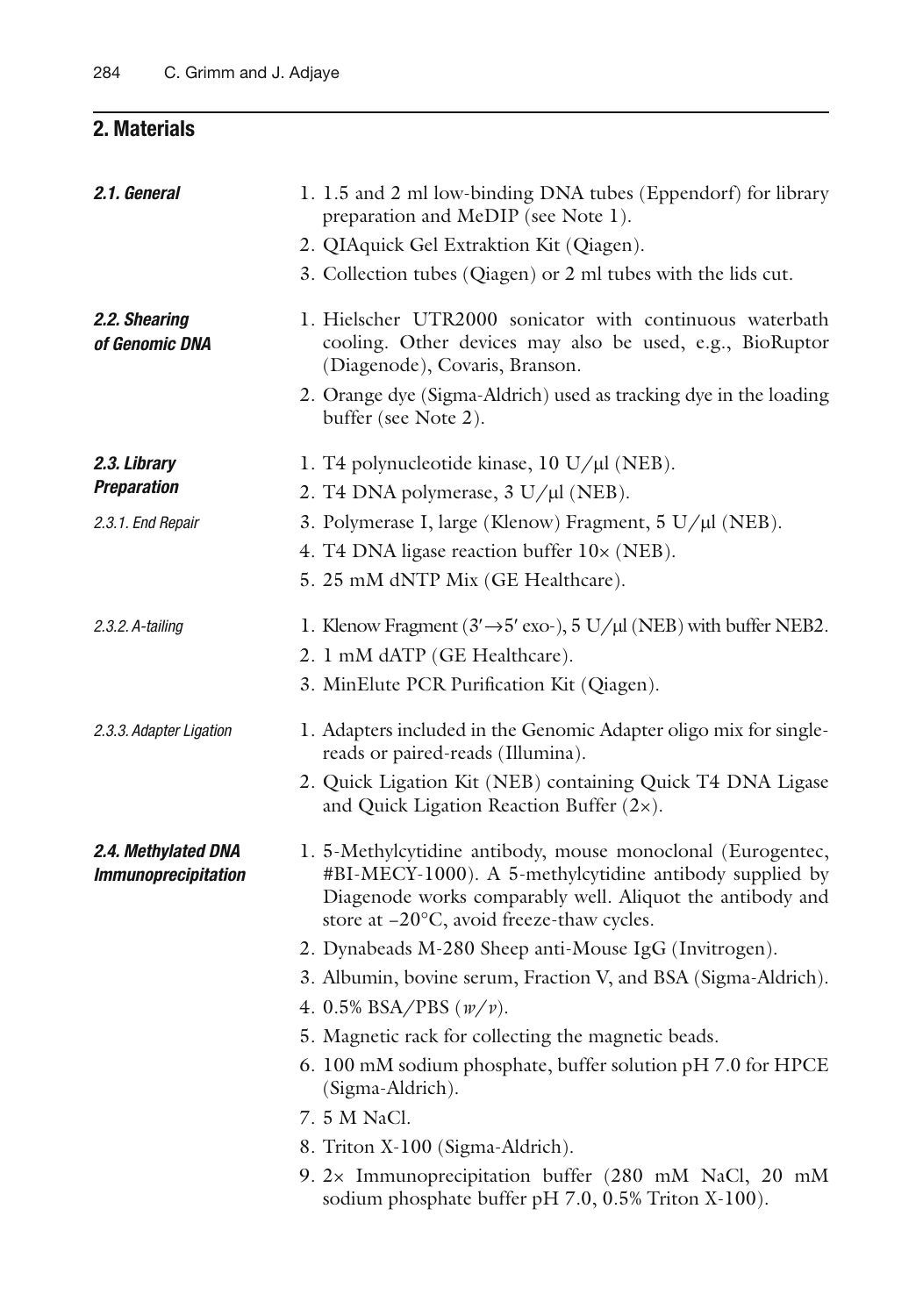<span id="page-4-0"></span>

|                                           | 10. SDS elution buffer (50 mM Tris-HCl, pH 8.0; 10 mM EDTA,<br>pH 8.0; 1% SDS).                                                                                       |
|-------------------------------------------|-----------------------------------------------------------------------------------------------------------------------------------------------------------------------|
|                                           | 11. Proteinase K (Roche Applied Science), dissolve in H <sub>2</sub> O to<br>20 mg/ml, aliquot, and store at -20°C, do not refreeze a<br>thawed proteinase K aliquot. |
|                                           | 12. 1× TE (10 mM Tris-HCl, pH 8.0, 1 mM EDTA).                                                                                                                        |
|                                           | 13. 2 ml Phase Lock Gel Heavy tubes (VWR International GmbH).                                                                                                         |
|                                           | 14. Phenol:CHCl3:Isoamyl alcohol, 25:24:1 (Sigma-Aldrich).                                                                                                            |
|                                           | 15. Polyacryl carrier (Molecular Research Center Inc., Fermentas).                                                                                                    |
|                                           | 16. 10 mM Tris-HCl, pH 8.5.                                                                                                                                           |
| 2.5. Amplification<br>and Size Selection  | 1. Primers included in the Genomic Adapter oligo mix for single-<br>reads or paired-reads (Illumina).                                                                 |
|                                           | 2. Phusion High-Fidelity PCR Master Mix with HF Buffer (NEB).                                                                                                         |
|                                           | 3. 0.2 ml thin-walled PCR tubes.                                                                                                                                      |
|                                           | 4. Ultra low range agarose (BioRad).                                                                                                                                  |
|                                           | 5. Clean scalpels for excision of the gel fragment.                                                                                                                   |
| 2.6. Quantitative PCRs                    | 1. SYBR Green PCR Master Mix (Applied Biosystems).                                                                                                                    |
| for Control of MeDIP<br><b>Enrichment</b> | 2. Oligonucleotides for the amplification of a methylated and an<br>unmethylated control region (Table 1).                                                            |
| 2.7. Quantification                       | 1. Nanodrop spectrophotometer (Nanodrop).                                                                                                                             |
| of the DNA                                | 2. Quant-iT ssDNA kit (Invitrogen) for quantification after MeDIP.                                                                                                    |
|                                           | 3. Quant-iT dsHSDNA kit (Invitrogen) for quantification of the<br>size selected amplified library.                                                                    |

## **Table 1 PCR primers used for evaluating the enrichment of methylated fragments**

|      | Name Forward primer                    | <b>Reverse primer</b>                   | species | <b>Methylated</b> | <b>Reference</b>      |
|------|----------------------------------------|-----------------------------------------|---------|-------------------|-----------------------|
| 4994 | GGGAATATAAG<br><b>GAGCGCACA</b>        | <b>TCGGTTAAAAC</b><br><b>GGTCAGGTC</b>  | Human   | $+$               | Butcher and Beck (14) |
| 8804 | <b>CGAGGCGTGA</b><br><b>GTTATTCCTG</b> | CTCTTGTGGCT<br><b>GAGCTCCTT</b>         | Human   |                   | Butcher and Beck (14) |
| Xist | <b>CGCGGATCAG</b><br><b>TTAAAGGCGT</b> | AACCACGGAAGA Mouse<br><b>ACCGCAC</b>    |         | $+$               | Weber et al. $(13)$   |
| Csa  | TGGTTGGCATTTT<br><b>ATCCCTAGAAC</b>    | <b>GCAACATGGCAA</b><br><b>CTGGAAACA</b> | Mouse   | $\qquad \qquad -$ | Weber et al. $(13)$   |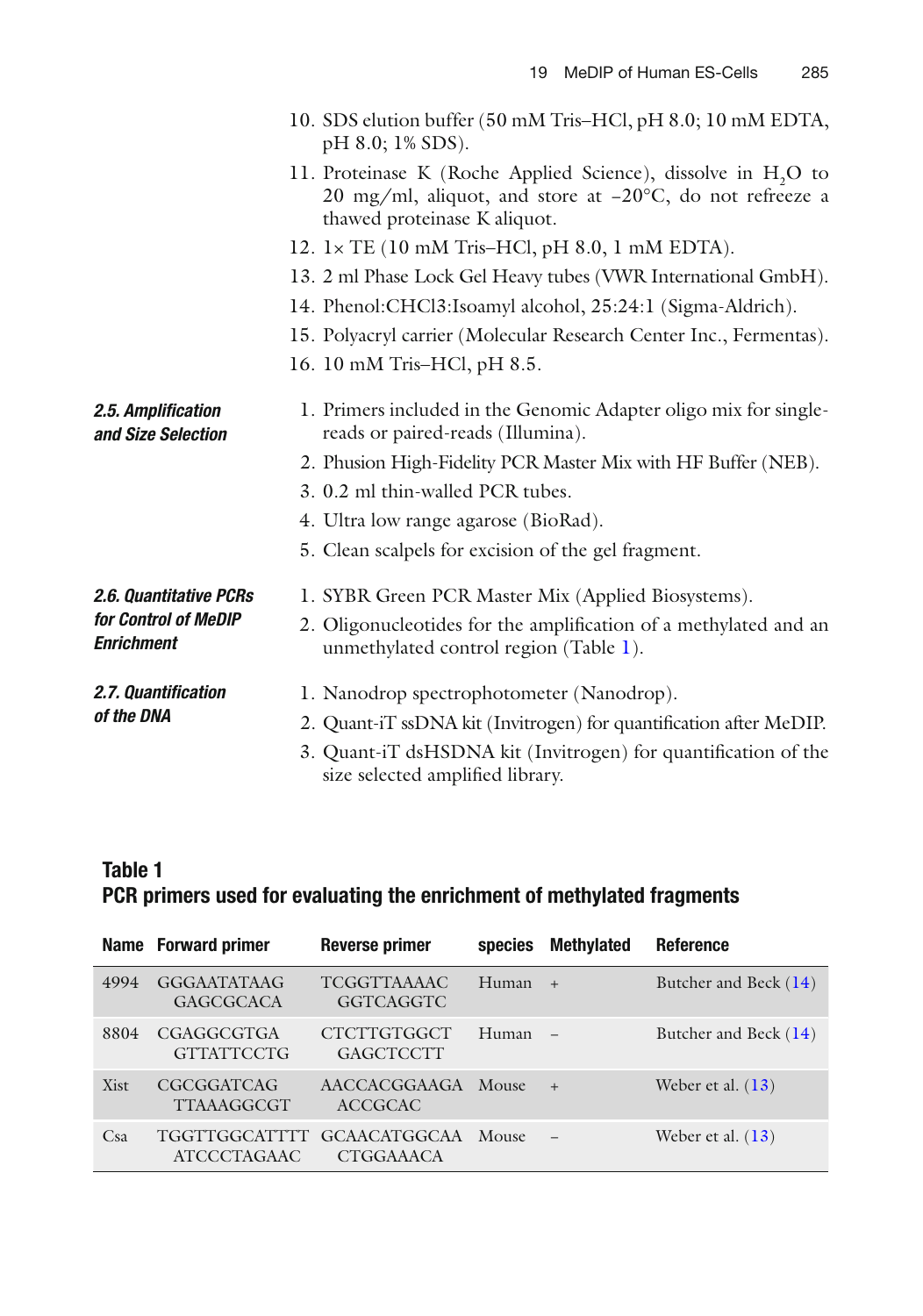- 4. QUBIT device (Invitrogen) for quantification using the Quant-it kits.
- 5. 0.5 ml reaction tubes suitable for the use with a Qubit device (e.g., Axygen PCT-05C, VWR # Q10212).

### <span id="page-5-0"></span> **3. Methods**

DNA isolated by a standard procedure is suitable [phenol-chloroform, or using commercially available kits, e.g., AllPrep DNA/RNA Mini Kit (Qiagen)]. However, it is recommended not to change the DNA isolation method within an experiment. The DNA has to be RNAse free (see Note 3). If RNA digestion was not performed during the DNA isolation step, then perform RNAse digest prior to shearing by incubating 1  $\mu$ l of RNase (10 U/ $\mu$ l) with 4–10  $\mu$ g of DNA in a 50  $\mu$ l volume for 1 h at 37°C.  *3.1. DNA Isolation*

DNA is sheared to fragment sizes of 100–400 bp. We use a Hielscher UTR2000 sonifier with continuous water bath cooling set to an amplitude of  $1,000$  and a duty cycle of 0.5.  $4-8$  µg of DNA is sheared four times for 30 min in 50 µl of 10 mM Tris–HCl pH 8.5 (or in TE) in a 0.5 ml reaction tube. After each 30 min sonication cycle, vortex the DNA and spin down the contents to collect any droplets that may have formed during sonication (see Note 4).  *3.2. Fragmentation of DNA*

> After sonication, 100 ng of the fragmented DNA is subjected to gel electrophoresis on a 2% agarose/ $1 \times$  TAE gel (Fig. 2a). If the DNA is not sheared sufficiently, shear for an additional 30 min ( see Note 5 ). Other shearing devices may also be used [e.g., Bioruptor (Diagenode), Covaris]. Conditions need to be adjusted for each shearing device. After sonification, the sheared DNA is purified using Qiaquick columns (up to 10 mg DNA can be purified using one column).



Fig. 2. Size distribution of sheared DNA (a) and of sequencing libraries prior to MeDIP (b). 160 ng of sheared DNA was separated on a 2% agarose/1× TAE gel stained with ethidium bromide. The size range of most fragments is between 100 and 400 bp with a mean fragment size of 200 bp (a). To monitor library preparation 100 ng of sheared DNA and sequencing library produced from the same DNA were loaded side by side on a 2% agarose/1 $\times$  TAE gel. The size of the library increases by the size of the ligated adapter sequences (approx. 70 bp) (b). Marker: Gene Ruler 100 bp DNA ladder (Fermentas). If the amount of DNA is low, 50 ng of DNA is sufficient for size evaluation by gel electrophoresis.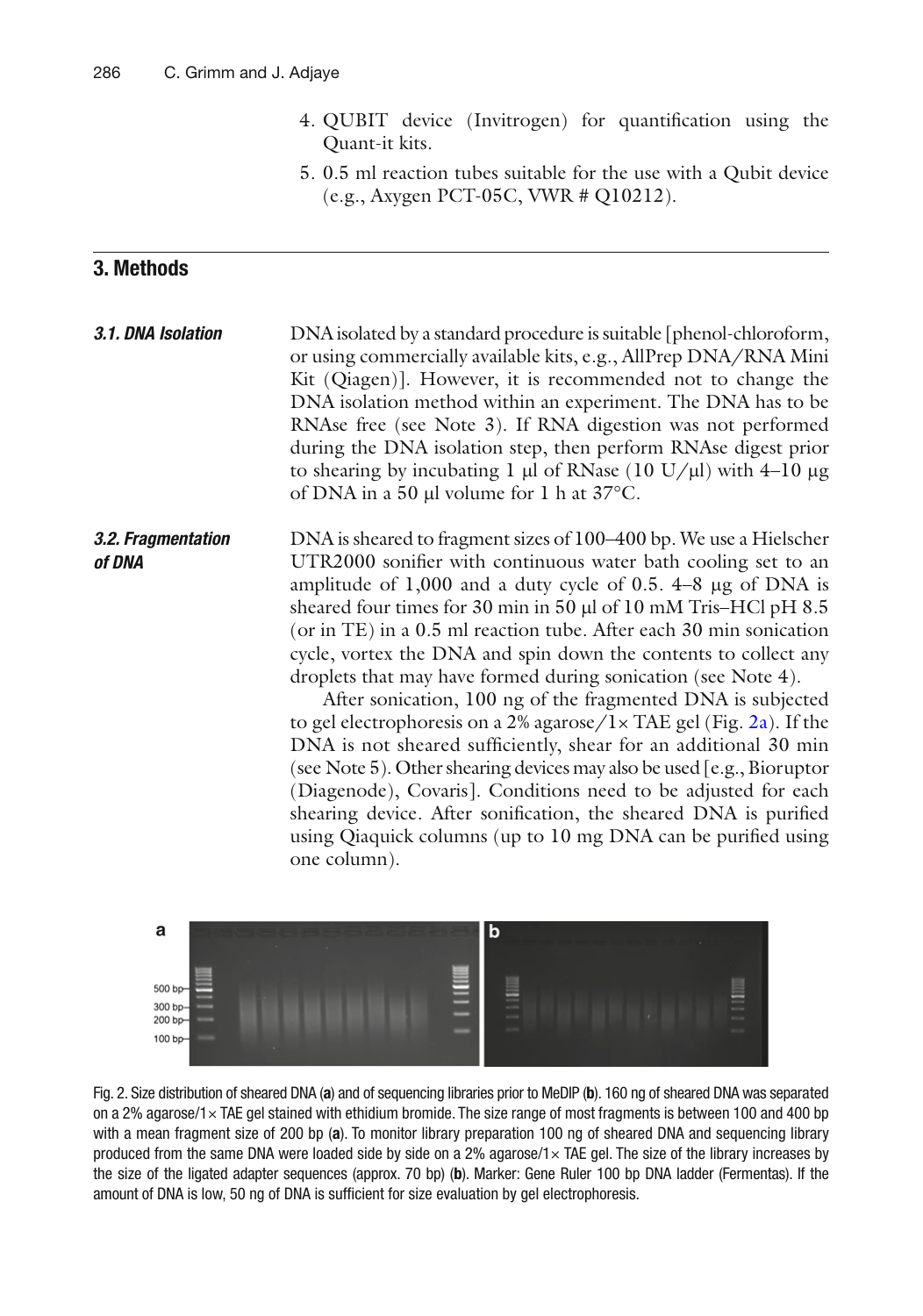*3.2.1. Purifi cation Using Qiaquick Columns*

- 1. Add four volumes QG buffer to your sample (i.e. 50 µl DNAsample, add  $200 \mu l$  QG) and mix by vortexing.
- 2. Incubate for 3 min.
- 3. Add 1.3 volumes isopropanol (i.e. 50 ml DNA-sample, add 65 ml of isopropanol) and vortex.
- 4. Transfer the solution to a Qiaquick column.
- 5. Centrifuge 1 min at  $>10,000 \times g$ .
- 6. Change collection tube.
- 7. Aspirate the QG from the inner plastic rim of the column.
- 8. Pipette 700 µl PE to the column and also to the lid and the outer rim of the column to remove all remaining QG since QG may inhibit subsequent enzymatic reactions.
- 9. Centrifuge 1 min at  $>10,000 \times g$ .
- 10. Change collection tube.
- 11. Repeat steps 8–10.
- 12. Centrifuge 1 min at  $>10,000 \times g$ .
- 13. Change collection tube.
- 14. Aspirate the remaining PE from the inner rim of the column  $(ca. 2 \mu l).$
- 15. Centrifuge for 2 min at  $>10,000 \times g$ .
- 16. Change collection tube.
- 17. Pipette 16  $\mu$ l EB-buffer (10 mM Tris–HCl pH 8.5) to the membrane.
- 18. Incubate 5 min.
- 19. Centrifuge 1 min at >10,000 × *g*.
- 20. Pipette  $16 \mu$ I EB to the membrane.
- 21. Centrifuge for 2 min.
- 22. 30 µl of DNA will be obtained, since the dead volume of the column is approximately  $2 \mu l$ .
	- Snap freeze your sheared DNA in liquid nitrogen and store at −20°C or proceed with the library preparation ( see Note 6 ).

Library preparation follows in principle the protocol suggested by Illumina with some adjustments as described in [http://molbiol.](http://molbiol.ru/wiki/Next-generation_sequencing) [ru/wiki/Next-generation\\_sequencing](http://molbiol.ru/wiki/Next-generation_sequencing) and applied in ref. [11](#page-14-0). The Web site was set up by the sequencing group from our department and contains useful protocols and tips on second-generation sequencing. Use low-DNA-binding reaction tubes for the library preparation and the immunoprecipitation (see Note 6). After library preparation, 100 ng of the library and 100 ng of the sheared DNA may be separated on a 2% agarose/ $1 \times$  TAE gel in order to analyse the quality of the library. The size of the library should be shifted by the length of the ligated adapters (approx. 70 bp, Fig. [2b\)](#page-5-0).  *3.3. Library Preparation*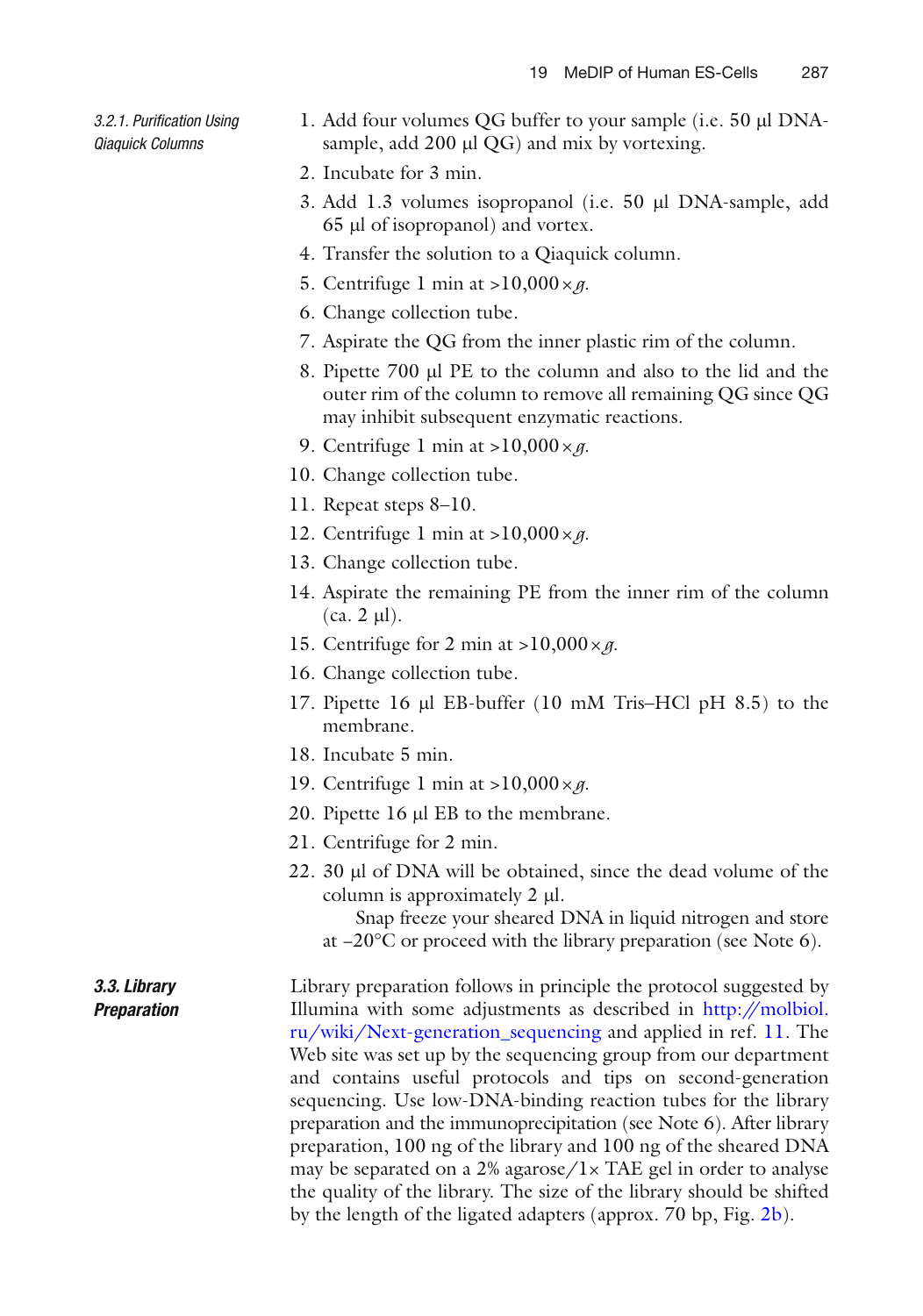- *3.3.1. End Repair*
- 1. Set up a 20°C water bath.
- 2. Set up for one reaction:

| $50 \mu l$    | $DNA(5 \mu g)$                                 |
|---------------|------------------------------------------------|
| $31.7 \mu$    | $10\times$ T4 DNA ligase buffer                |
| $12 \mu$      | T4 DNA polymerase $(3 U/ \mu l)$               |
| $12 \mu$      | T4 polynucleotide kinase $(10 U/\mu l)$        |
| $2.4 \mu l$   | Polymerase I, large (Klenow) Fragment (5 U/µl) |
| $3.2 \mu l$   | $dNTP$ Mix (25 mM)                             |
| $205.7 \mu l$ | H <sub>2</sub> O                               |
| $317 \mu l$   | Total volume                                   |

Incubate for 30 min in a 20°C water bath.

Purify using Qiaquick columns and buffer QG

- 1. Pipette 1,270 µl QG in a 2 ml reaction tube.
- 2. Add end-repair DNA reaction mix.
- 3. Incubate 3 min.
- 4. Add 412 µl isopropanol.
- 5. Follow the Qiaquick protocol.
- 6. Elute in  $34 \mu$  (twice with 18  $\mu$ l of 10 mM Tris–HCl pH 8.5).

#### 1. Set up a 37°C water bath.  *3.3.2. A-tailing*

2. Set up for one reaction:

| $34 \mu$     | End-repaired DNA                                  |
|--------------|---------------------------------------------------|
| $8.8 \mu$ l  | NEB2 reaction buffer $(10x)$                      |
| $17.6 \mu l$ | 1 mM dATP                                         |
| $7.3$ µl     | Klenow Fragment $3' \rightarrow 5'$ exo- (5 U/µl) |
| $20.3$ µl    | H <sub>2</sub> O                                  |
| $88 \mu l$   | Total volume                                      |

Incubate for 30 min in a 37°C water bath.

Purify using Qiaquick MinElute columns and buffer QG.

- 1. Add 352 µl QG.
- 2. Incubate for 3 min.
- 3. Add 114 µl of isopropanol.
- 4. Follow the Qiaquick protocol.
- 5. Elute in 10  $\mu$ l (twice with 6  $\mu$ l of 10 mM Tris–HCl pH 8.5).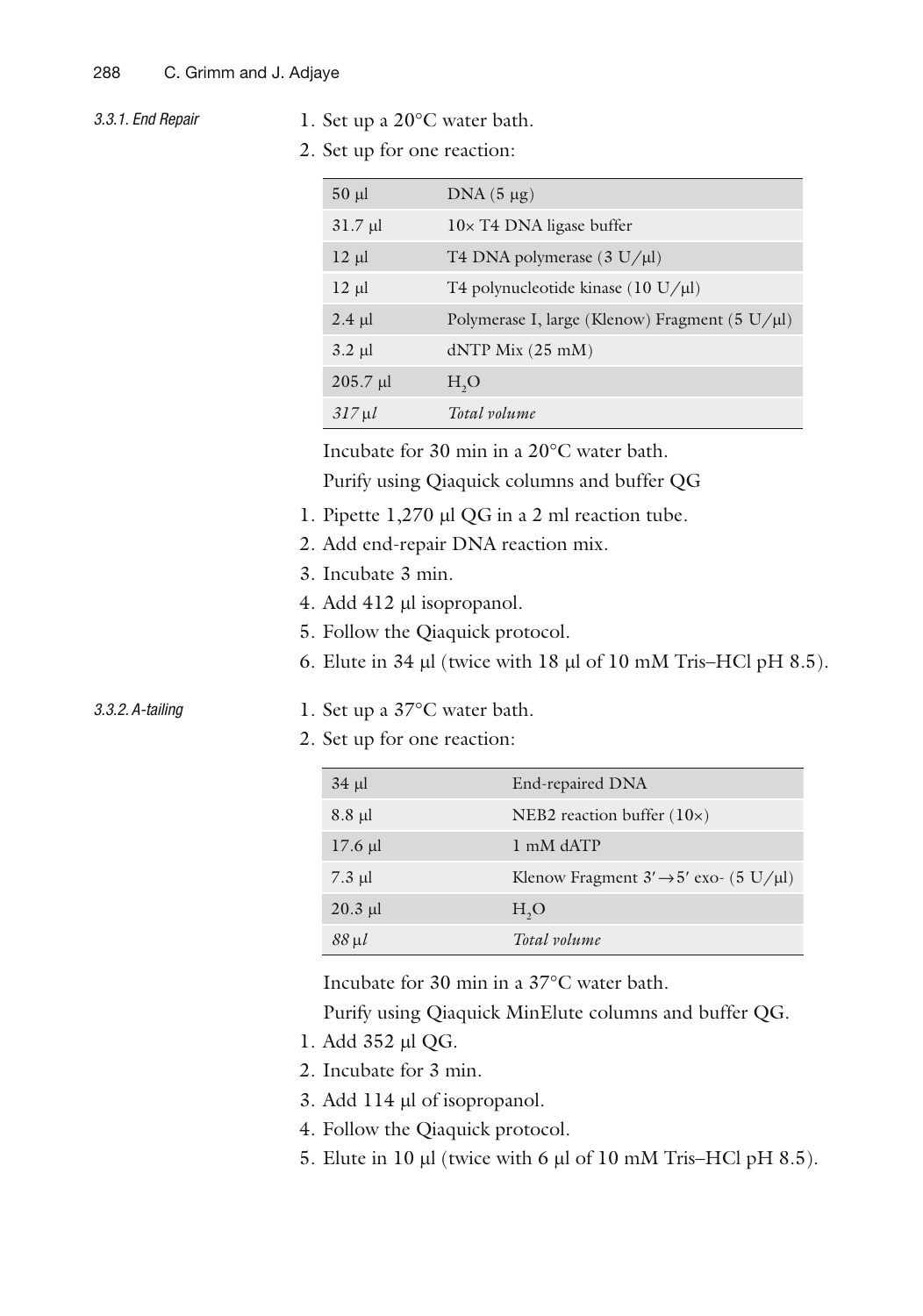- *3.3.3. Adapter Ligation*
	- 1. Set up a 20°C water bath.
	- 2. Add a tenfold molar excess of adapter-oligomix to the 10 µl A-tailed DNA fragments. For 5 µg of DNA with a mean fragment size of 200 bp, add 29  $\mu$ l of adapter oligo mix.
	- 3. Mix gently by pipetting and incubate for 5 min at RT.
	- 4. Set up a ligase master mix, per reaction:

| 49 µl      | $2 \times$ Quick ligase buffer |
|------------|--------------------------------|
| $10 \mu$   | Quick T4 DNA ligase            |
| $59$ $\mu$ | Total volume                   |

- 5. Add 59 µl of ligase master mix to the DNA-adapter-mix and mix gently by pipetting up and down.
- 6. Incubate for 15 min in a 20°C water bath.

Purify using Qiaquick columns and buffer QG:

- 1. Add 392 µl OG.
- 2. Incubate for 3 min.
- 3. Add 127.4 µl of isopropanol.
- 4. Follow the Qiaquick protocol.
- 5. Elute in 30  $\mu$ l (2× 16  $\mu$ l 10 mM Tris–HCl pH 8.5).
- 6. Quantify the concentration using a Nanodrop.

#### *3.4. Methylated DNA Immunoprecipitation*

 *3.4.1. Blocking and Coupling the Antibody to the Magnetic Beads* Use 4°C cold solutions.

- 1. Pipette 700 µl  $0.5\%$  BSA/1 $\times$  PBS in a 1.5 ml microcentrifuge tube. Prepare one tube per MeDIP-reaction.
- 2. Vortex the magnetic beads very well.
- 3. Add 40 µl of the magnetic beads to the tube with  $0.5\%$  BSA/1 $\times$ PBS and mix by inverting the tube gently several times (see Note 7).
- 4. Collect the magnetic beads using a magnetic rack. After the beads are trapped at the side, invert the magnetic rack to clean the lid of the tube. Aspirate and discard the supernatant.
- 5. Remove the magnet from the magnetic stand (or take the tube out of the magnetic stand).
- 6. Resuspend the magnetic beads in 700  $\mu$ l of 0.5% BSA/1 $\times$  PBS by inverting the tube several times.
- 7. Repeat steps 4–6.
- 8. Repeat steps 4–5 one more time.
- 9. Resuspend magnetic beads in 250  $\mu$ l of  $1 \times$  IP-buffer by inverting the tube several times.
- 10. Add 10  $\mu$ l of 5mC-antibody (10  $\mu$ g, see Note 8).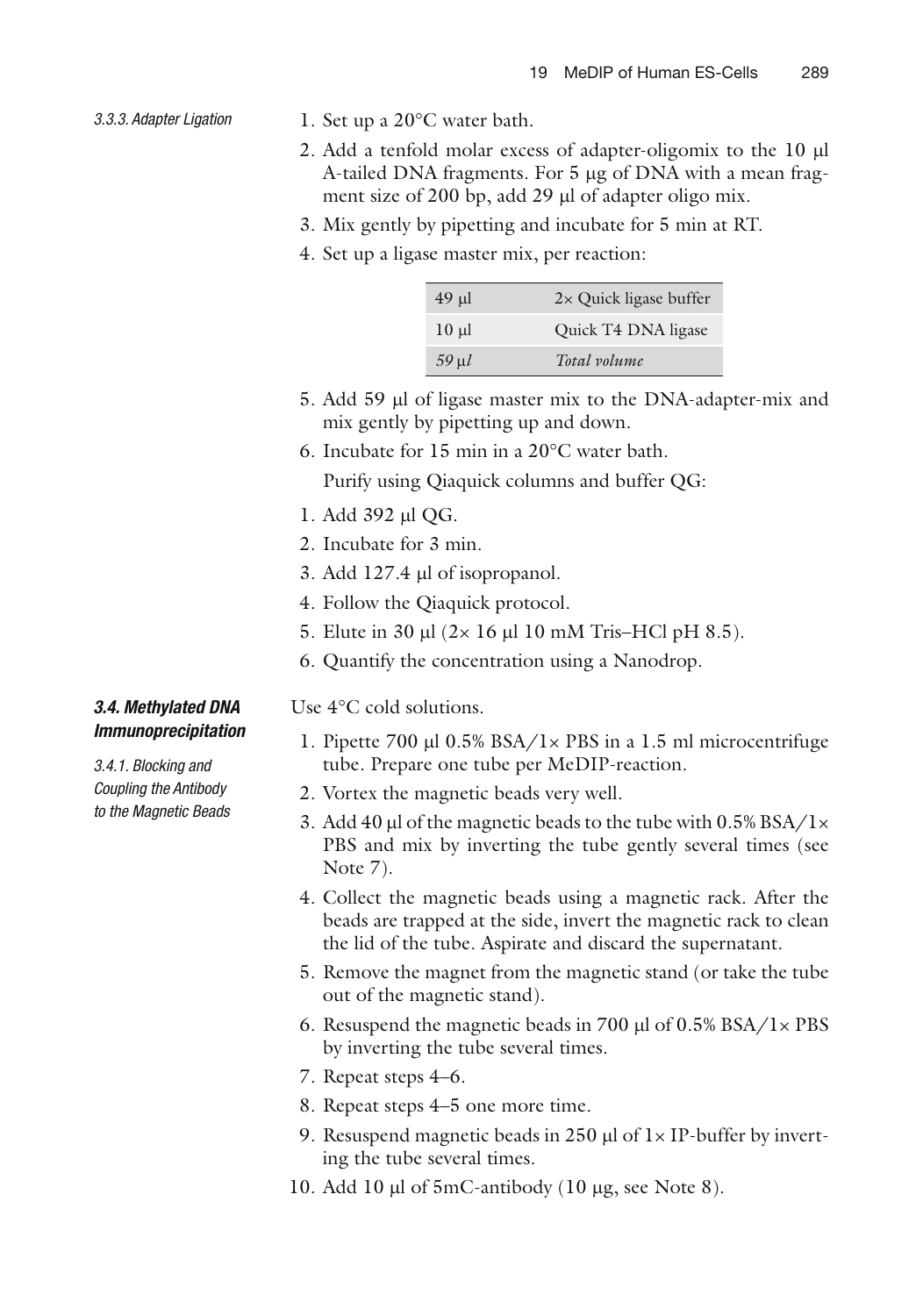- 11. Incubate overnight with over head rotating at 4°C.
- 12. The next day collect the magnetic beads using a magnetic rack. After the beads are trapped, invert the magnetic rack to clean the lid. Discard supernatant.
- 13. Resuspend the beads in 1 ml  $0.5\%$  BSA/1 $\times$  PBS by inverting the tube several times.
- 14. Collect the magnetic beads using a magnetic rack, invert the magnetic rack to clean the lid. Discard supernatant.
- 15. Repeat steps 13 and 14 one more time.
- 16. Resuspend the beads in 1 ml  $1 \times$  IP-buffer by inverting the tubes several times.
- 17. Collect the magnetic beads using a magnetic rack, invert the magnetic rack to clean the lid. Discard supernatant.
- 18. Resuspend the beads in 170  $\mu$ l 1× IP-buffer and place on ice until adding the DNA.

 *3.4.2. Methylated DNA Immunoprecipitation*

- 1. Dilute  $4.2-4.5 \mu$ g of the library to 133 ng/ $\mu$ l in 10 mM Tris–HCl pH 8.5.
- 2. Denature library in thin-walled PCR-tubes for 1 min at 95°C in a PCR machine.
- 3. Immediately place on ice-water and let sit for 3–5 min (see Note 9).
- 4. Pipette 30  $\mu$ l library and 30  $\mu$ l ice cold 2× IP to the magnetic beads in 170  $\mu$ l of 1× IP-buffer from step 18.
- 5. Incubate for 4 h at 4°C with over head rotation.
- 6. Trap the magnetic beads in a magnetic stand and invert the magnetic rack to clean the lid. Discard supernatant.
- 7. Add 1 ml of ice cold 1× IP-buffer and resuspend the beads by inverting the tubes several times.
- 8. Repeat the washing (steps 6 and 7) two more times.
- 9. After the last washing step, centrifuge for 3 min at  $960 \times g$  at 4°C. Remove any residual liquid. Be careful not to disturb the beads.
- 10. Add 210 µl of SDS elution buffer at RT.
- 11. Incubate for 15 min at  $65^{\circ}$ C with briefly vortexing every 2 min. Briefly spin the contents of the tube down.
- 12. Trap the magnetic beads in a magnetic stand. Pipette the supernatant in a new 1.5 ml tube. *Keep* the supernatant! It contains the immunoprecipitated DNA.
- 13. Take the tubes containing the beads out of the magnetic stand. Resuspend the beads in  $200 \mu$ l TE by vortexing. Shortly spin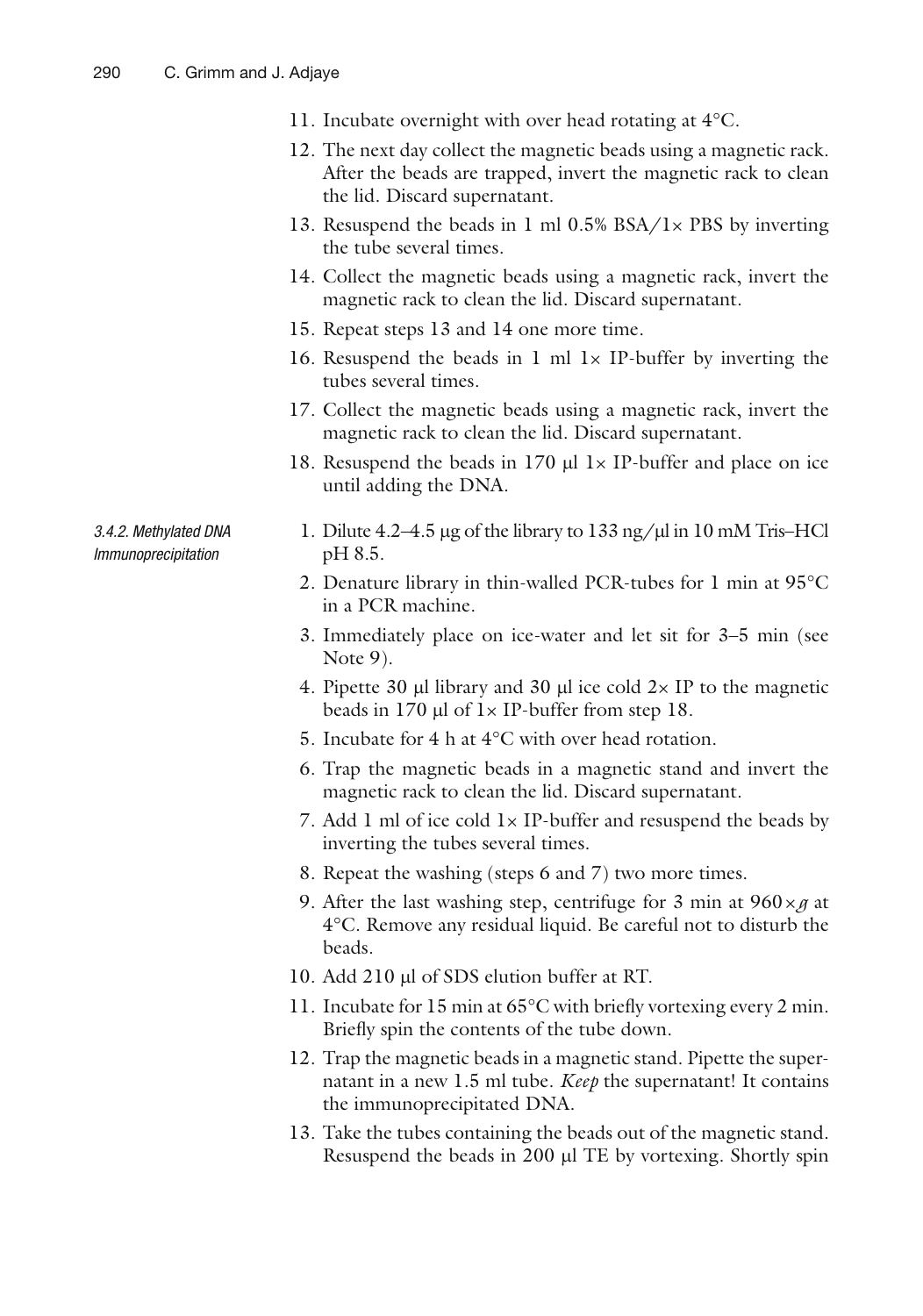the contents of the tube down and collect the beads with the magnetic rack.

- 14. Combine the supernatant with the first eluate.
- 15. Add 4  $\mu$ l of proteinase K (20 mg/ml).
- 16. Incubate for 2 h at 55°C.
- *3.4.3. Phenol–CHCl 3 Extraction*
- 1. Centrifuge a 2 ml PhaseLock tube for 1 min at  $160,000 \times g$  at RT.
- 2. Pipette the sample  $(400 \mu l)$  to the PhaseLock tube, add  $400 \mu l$ phenol:chloroform:isoamyl alcohol, mix vigorously by shaking the tube (do not vortex).
- 3. Centrifuge 5 min, at  $160,000 \times g$ , RT. The organic phase (phenol) and the aqueous (upper) phase (DNA) are separated by a solid phase.
- 4. Repeat extraction  $2 \times$  with 400 µl CHCl<sub>3</sub>.
	- 5. Pipette the upper phase (aqueous phase containing the DNA) into a 1.5 ml tube containing 16  $\mu$ l of 5 M NaCl and 1  $\mu$ l of linear polyacrylamide, mix, add 800 µl 100% EtOH and precipitate overnight at −20°C.
	- 6. Spin for 30 min,  $20,000 \times g$  at  $4^{\circ}$ C.
	- 7. Aspirate the supernatant.
	- 8. Add 800 µl 80% EtOH, vortex, spin 5 min at  $4^{\circ}$ C,  $20,000 \times g$ .
	- 9. Aspirate supernatant, briefly spin again and aspirate any residual liquid, air dry pellet and resuspend in 20 µl 10 mM Tris–HCl pH 8.5.
- 10. Optional: quantitate the DNA using the Quant-it ssDNA kit. Since the amount of immunoprecipitated DNA is low, quantitation using a Nanodrop does not work reliable in our hands. Usually, we obtain 100–200 ng of immunoprecipitated library from 4  $\mu$ g of library (2.5–5%).
- 11. Snap freeze the sample in liquid nitrogen and store at −20°C. Avoid repeated freeze-thaw cycles.
- Enrichment of methylated DNA is monitored after MeDIP and after library amplification by standard qPCR using control primers of known methylated and unmethylated genomic regions (Table [1\)](#page-4-0) using SYBR-green dye (Fig. [3](#page-11-0) shows an example). We routinely use  $0.5$  µl of the MeDIP sample in a  $10$  µl PCR-reaction and perform the reaction. The methylation status of the control regions may differ between cell types and different control regions may be suitable for different cell types due to mosaic methylation patterns.  *3.5. Quantitative PCR as Quality Controls*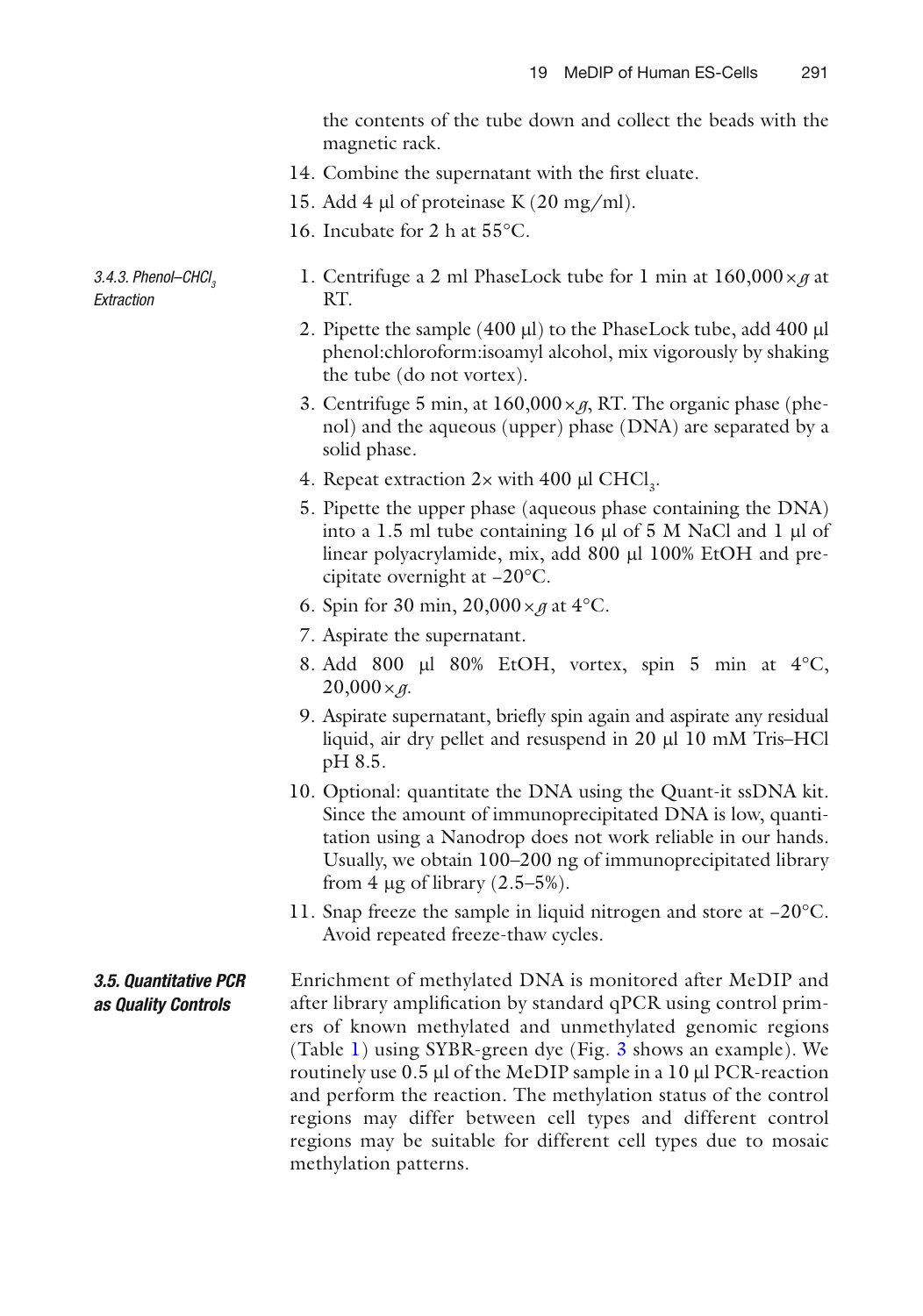<span id="page-11-0"></span>

Fig. 3. Enrichment of methylated DNA before (a) and after library amplification (b). Enrichment of the methylated DNA of the same sample was assessed by qPCR using the methylated and unmethylated human genomic control regions listed in Table [1](#page-4-0) after MeDIP and before library amplification (a) and after library amplification and size selection (b). Measurements were carried out in duplicate. gPCR amplification plots of an MeDIP from a human ES-cell-DNA sample published in ref. [11](#page-14-0) is shown.

### *3.6. Amplifi cation of the Library and Size Selection*

The immunoprecipitated DNA is subjected to amplification and size-selection prior to sequencing. If desired, input DNA may also be amplified and size-selected (see Note 10).

1. Set up for one reaction:

| $4 \mu$     | MeDIP-sample $(1/5th)$ of the MeDIP-sample or 40 ng<br>of input library) |
|-------------|--------------------------------------------------------------------------|
| $15 \mu l$  | High-Fidelity Phusion polymerase                                         |
| $0.6$ µl    | Primer 1.1 $(20 \mu M, Illumina)$                                        |
| $0.6$ µl    | Primer 2.1 $(20 \mu M, Illumina)$                                        |
| $9.8 \mu$ l | H <sub>2</sub> O                                                         |
| $30$ $\mu$  | Total volume                                                             |

For PCR cycling conditions, use a manual hot-start:

- 1. 98°C for 30 s.
- 2. 98°C for 10 s.
- 3. 65°C for 30 s.
- 4. 72°C for 30 s.

For the amplification, six PCR cycles (repetitions of steps  $2-4$ ) are used, thereby keeping the risk of introducing amplification bias low.

Size selection is performed using a 2% BioRAD/1× TAE gel. We run the gel for 2 h at 100 V and use a 50 bp Marker (NEB). If a better resolution is required, 25 bp DNA ladders may be used.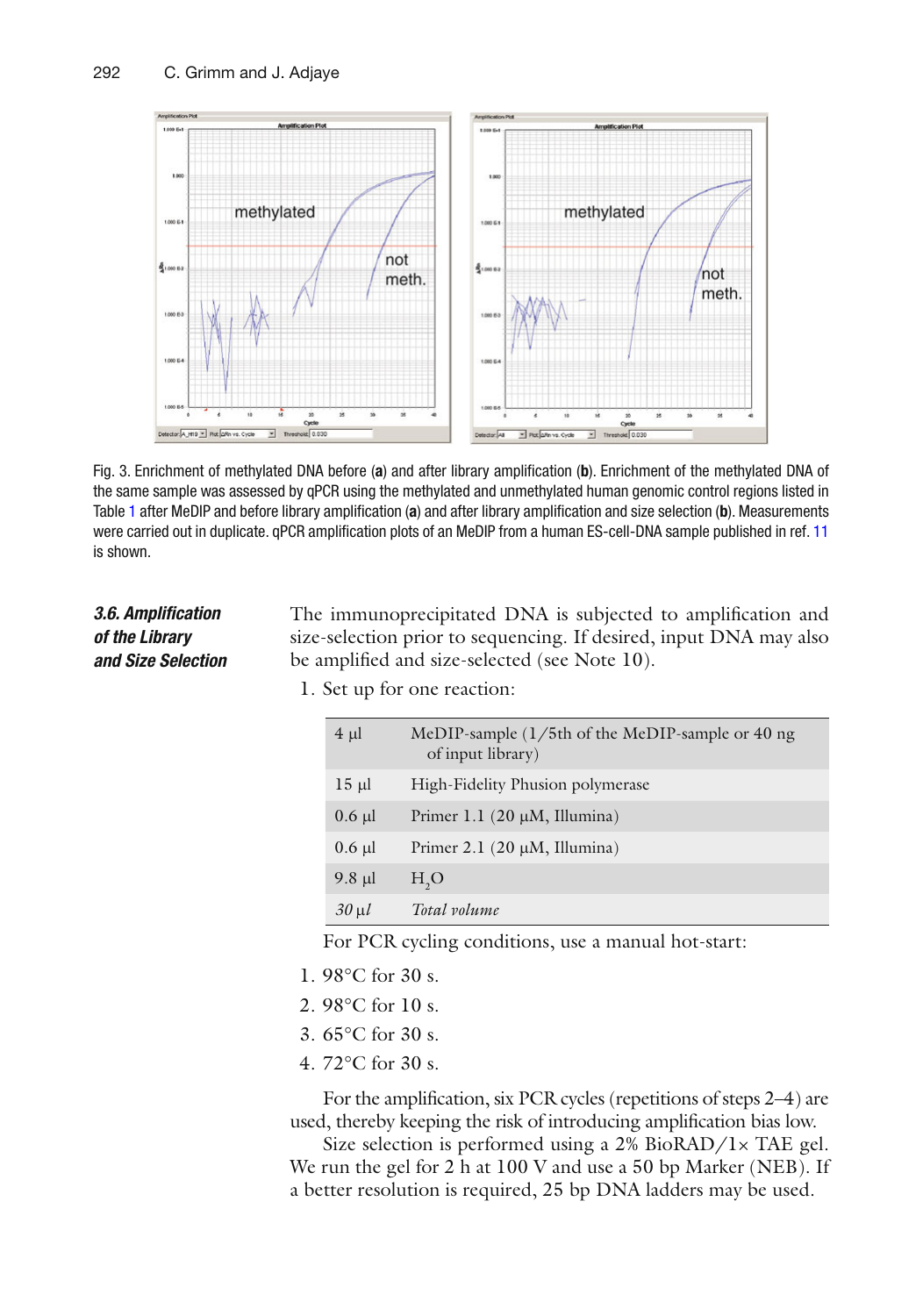The gel chamber is cleaned thoroughly using detergent and water. The gel is loaded as follows: marker, empty well, sample, empty well, marker, empty well, sample, empty well, marker, and so on to avoid cross-contamination of the samples and to ensure a precise size-selection. We excise a 150–400 bp fragment to use for sequencing. Interestingly, the size range of an amplified MeDIPlibrary begins at about 200 bp while the size range of an amplified input library starts at 150 bp, indicating a selection for larger fragment sizes by the methylated immunoprecipitation (see Note 5). If desired, the excised gel slices may be frozen in liquid nitrogen and stored at −20°C. Purify the DNA using the Qiaquick Gel extraction kit and elute in 30  $\mu$ l (twice with 16  $\mu$ l of 10 mM Tris–HCl pH 8.5). Quantify the DNA using a Quant-it dsHSDNA kit. Typically, we obtain 240–300 ng of amplified library. Snap freeze the library and store at −20°C until sequencing. Avoid freeze-thaw cycles.

#### **4. Notes**

- 1. Use low-binding DNA tubes for the library preparation and the MeDIP to avoid sticking of the DNA to the tube walls. For the immunoprecipitation and the subsequent washing steps, the use of low-DNA-binding tubes is particularly important in order to reduce nonspecific binding of the DNA to the walls of the tube, which may increase the background signal.
- 2. Orange G (SIGMA) instead of bromophenol blue is preferred as tracking dye in the gel electrophoresis since Orange G migrates at about 50 bp and therefore does not interfere with the visualisation of the fragmented DNA.
- 3. RNAse digest of the DNA is important since the 5 mC-antibody will also detect 5mC in the context of RNA.
- 4. Shearing conditions need to be adapted to each device. We recommend not to change the shearing device within one experimental series. Also the plastic ware used (thickness of the walls) may influence shearing conditions. Cooling of the DNA during sonication is important since AT-rich regions are less stable to degradation and will be depleted from the sample.
- 5. Sheared DNAs within one experiment should be of equal size. MeDIP-seq is an enrichment-based method and as such it is dependent on the number of methylated CpGs within one DNA fragment. Longer fragments contain a higher number of CpGs and this will influence the enrichment.
- 6. Snap freezing of the DNA samples in liquid nitrogen is the best way to preserve the integrity of the sample.
- 7. We routinely use  $4 \mu$ g of DNA library. If less DNA is used, the amount of antibody and beads needs to be adapted.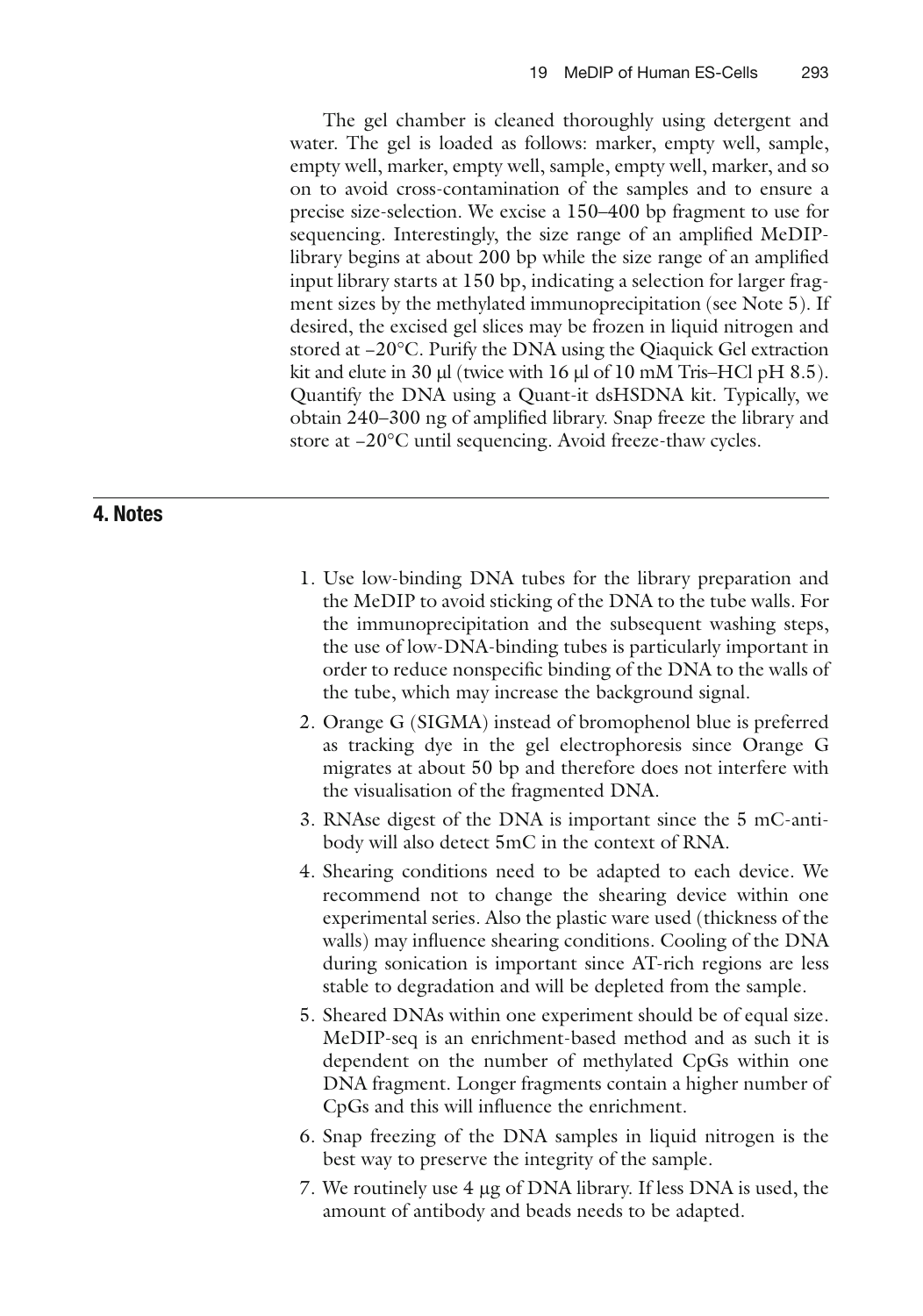- <span id="page-13-0"></span>8. Avoid freeze-thaw cycles of the antibody and of your samples.
- 9. Ice water has a better thermal conduction compared to ice alone. Immediate cooling is important to prevent renaturation of the DNA.
- 10. In our point of view, sequencing of the input DNA is not generally necessary, although it serves as a control to identify a potential PCR-amplification bias. However, as an enrichmentbased method, MeDIP is affected by copy number variations and especially for cancer samples, this is an important issue. In this case, sequencing of the input samples at a low coverage may be useful to identify regions of copy number variations.

#### **Acknowledgments**

CG and JA are funded by the German Ministry of Education and Research (BMBF) within its National Genome Research Network (01GS08111) and the ERASysBio Plus programme (0315717A). We thank Justyna Jozefczuk for providing genomic DNA of undifferentiated human embryonic stem cells and the corresponding endoderm-differentiated cells used for the qPCR assay in Fig. [3](#page-11-0) and Aleksey Soldatov, Tatiana Borodina and Aleksey Kirpy for advice on library preparation. We thank Vardhman Rakyan and Stephan Beck for helpful discussions regarding the MeDIP-seq protocol and for providing the human control primer sequences prior to publication.

#### **References**

- 1. Lister R, Pelizzola M, Dowen RH et al (2009) Human DNA methylomes at base resolutionshow widespread epigenomic differences. Nature 462:315–322
- 2. Kriaucionis S, Heintz N (2009) The nuclear DNA base 5-hydroxymethylcytosine is present in Purkinje neurons and the brain. Science 324:929–930
- 3. Song CX, Szulwach KE, Fu Y et al (2011) Selective chemical labeling reveals the genomewide distribution of 5-hydroxymethylcytosine. Nat Biotechnol 29:68–72
- 4. Meissner A, Mikkelsen TS, Gu H et al (2008) Genome-scale DNA methylation maps of pluripotent and differentiated cells. Nature 454:766–770
- 5. Harris RA, Wang T, Coarfa C et al (2010) Comparison of sequencing-based methods to profile DNA methylation and identification of monoallelic epigenetic modifications. Nat Biotechnol 28:1097–1105
- 6. Serre D, Lee BH, Ting AH et al (2010) MBDisolated genome sequencing provides a highthroughput and comprehensive survey of DNA methylation in the human genome. Nucleic Acids Res 38:391–399
- 7. Bock C, Tomazou EM, Brinkman AB et al (2010) Quantitative comparison of genomewide DNAmethylation mapping technologies. Nat Biotechnol 28:1106-1114
- 8. Down TA, Rakyan VK, Turner DJ et al (2008) A Bayesian deconvolution strategy for immunoprecipitation-based DNA methylome analysis. Nat Biotechnol 26:779–785
- 9. Ruike Y, Imanaka Y, Sato F et al (2010) Genome-wide analysis of aberrant methylation in human breast cancer cells using methyl-DNA immunoprecipitation combined with high-throughput sequencing. BMC Genomics 25(11):137
- 10. Maunakea AK, Nagarajan RP, Bilenky M et al (2010) Conserved role of intragenic DNA